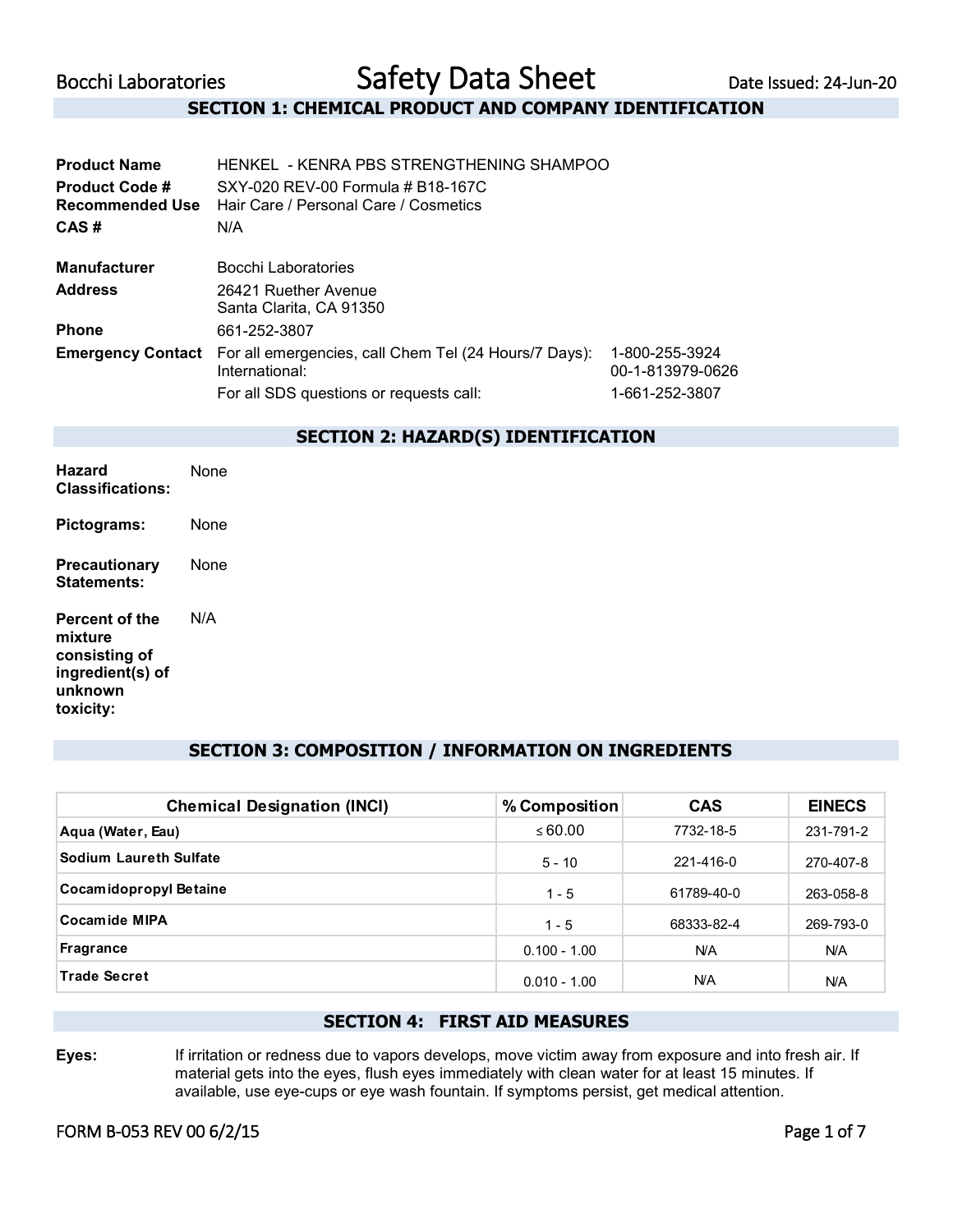**Skin:** If irritation develops / persists, get medical attention. **Inhalation:** If respiratory symptoms develop, move victim away from source of exposure and into fresh air. If symptoms persist, get medical attention. If victim is not breathing immediately begin artificial respiration. Get medical attention. **Ingestion:** Product is not likely to be ingested. If this occurs, treat systematically. Never give fluids or induce

### **SECTION 5: FIRE FIGHTING MEASURES**

| Fire Hazard:                                                                  | Material may be ignited, for example in a fire. Relative hazard is anticipated<br>to be the same as typical combustible materials.<br>Use foam, carbon dioxide, and dry chemical or water spray when fighting<br>fires. |
|-------------------------------------------------------------------------------|-------------------------------------------------------------------------------------------------------------------------------------------------------------------------------------------------------------------------|
| Flash Point F(C):                                                             | N/A                                                                                                                                                                                                                     |
| <b>Flammable Limits:</b>                                                      | Product is not known to be flammable, combustible or explosive.                                                                                                                                                         |
| <b>Extinguishing Media:</b>                                                   | Use foam, carbon dioxide, and dry chemical or water spray when fighting fires                                                                                                                                           |
| <b>Special protective</b><br><b>Equipment and</b><br>firefighting procedures: | In case of fire, use normal firefighting equipment including a NIOSH approved self-<br>contained breathing apparatus (SCBA). Use water to cool containers                                                               |
| <b>Unusual Fire &amp;</b><br><b>Explosion:</b>                                | N/A                                                                                                                                                                                                                     |

vomiting if the victim is unconscious or having convulsions.

## **SECTION 6: ACCIDENTAL RELEASE MEASURES**

**Personal Precautions:** See Section 8.

**Spills/ Leaks: SPILL ON LAND (LARGE SPILL)**: Eliminate sources of ignition. Prevent additional discharge of material, if possible to do so without risk. Minimize breathing of vapors and skin contact. Ventilate confined spaces. For small spills implement the following cleanup procedures: Prevent material from entering sewers, watercourses, or low areas. Contain spilled material with sand or earth. Do not use combustible materials such as sawdust. Observe precautions for volatile, combustible vapors from absorbed material. For large spills implement the preceding cleanup procedures and, if in public area, keep public away and advise authorities. Consult an expert on disposal of recovered material and ensure conformity to local disposal regulations.

> **SPILL ON WATER (LARGE SPILL):** Eliminate sources of ignition. Warn occupants and shipping in surrounding and downwind areas of fire and explosion hazard and request all to stay clear. Remove from surface by skimming or scooping up floating material. Consult an expert on disposal of recovered material and ensure conformity to local disposal regulations.

**SMALL SPILLS**: Leaking containers should be placed in open containers, outdoors, away from any source of ignition, until all pressure has been released.

# **SECTION 7: HANDLING & STORAGE**

**Handling STORAGE TEMPERATURE**: Ambient **LOADING/UNLOADING TEMPERATURE**: Ambient **STORAGE AND HANDLING**: Keep container closed. Handle and open containers with care. Store

FORM B-053 REV 00 6/2/15 Page 2 of 7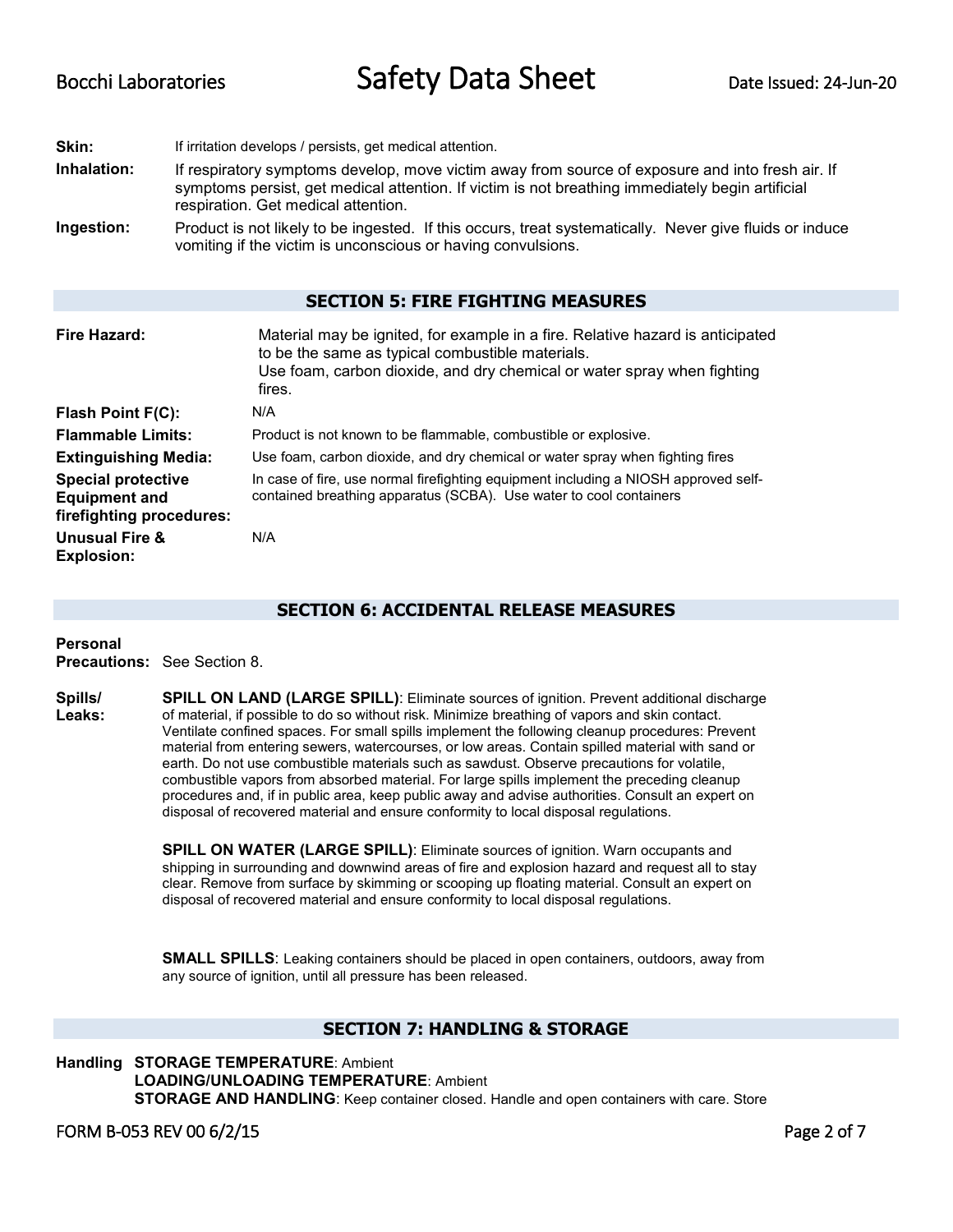in a cool, well-ventilated place away from incompatible materials. DO NOT handle or store near an open flame, heat, or other source of ignition. DO NOT pressurize, cut, heat, or weld empty containers. DO NOT reuse containers.

#### **Storage: STORAGE TEMPERATURE**: Ambient **LOADING/UNLOADING TEMPERATURE**: Ambient **STORAGE AND HANDLING**: Keep container closed. Handle and open containers with care. Store in a cool, well-ventilated place away from incompatible materials. DO NOT handle or store near an open flame, heat, or other source of ignition. DO NOT pressurize, cut, heat, or weld empty containers. DO NOT reuse containers.

# **SECTION 8: EXPOSURE CONTROLS / PERSONAL PROTECTION**

**Exposure Limits: OSHA Permissible Exposure Limits (PELs) :** N/A **Threshold Limit Values (TLVs):**  N/A

**Engineering Controls:** N/A

### **Personal Protective Equipment:**

| <b>Face:</b> | None required.                                       |
|--------------|------------------------------------------------------|
| Eves:        | Not necessary, except as a good industrial practice. |
| Skin:        | Not necessary, except as a good industrial practice. |

**Respiratory:** Not required.

**Pictograms:**



# **SECTION 9: PHYSICAL AND CHEMICAL PROPERTIES**

| Appearance:                        | Pearlized, Semi-viscous<br>Shampoo | Upper Flammability/Explosive Limit: N/A                  |               |
|------------------------------------|------------------------------------|----------------------------------------------------------|---------------|
| Odor:                              | Sweet Floral                       | Lower Flammability/Explosive Limit: N/A                  |               |
| pH value $@$ 25 $°C$ :             | $5.50 - 6.50$                      | <b>Vapor Pressure:</b>                                   | N/A           |
| <b>Melting Point F(C):</b>         | N/A                                | <b>Vapor Density:</b>                                    |               |
| <b>Freezing Point F(C):</b>        | N/A                                | <b>Vapor Temperature:</b>                                | N/A           |
| <b>Boiling Point F(C):</b>         | N/A                                | Relative Density/Specific Gravity (@<br>$25^{\circ}$ C): | $1.00 - 1.05$ |
| <b>Boiling Range:</b>              | N/A                                | Solubility:                                              | N/A           |
| Flash Point F(C):                  | N/A                                | <b>Partition Coefficient:</b>                            | N/A           |
| <b>Flash Point Method</b><br>used: | N/A                                | Auto-ignition temperature:                               | N/A           |
| <b>Evaporation Rate:</b>           | N/A                                | Decomposition temperature:                               | N/A           |

# FORM B-053 REV 00 6/2/15 Page 3 of 7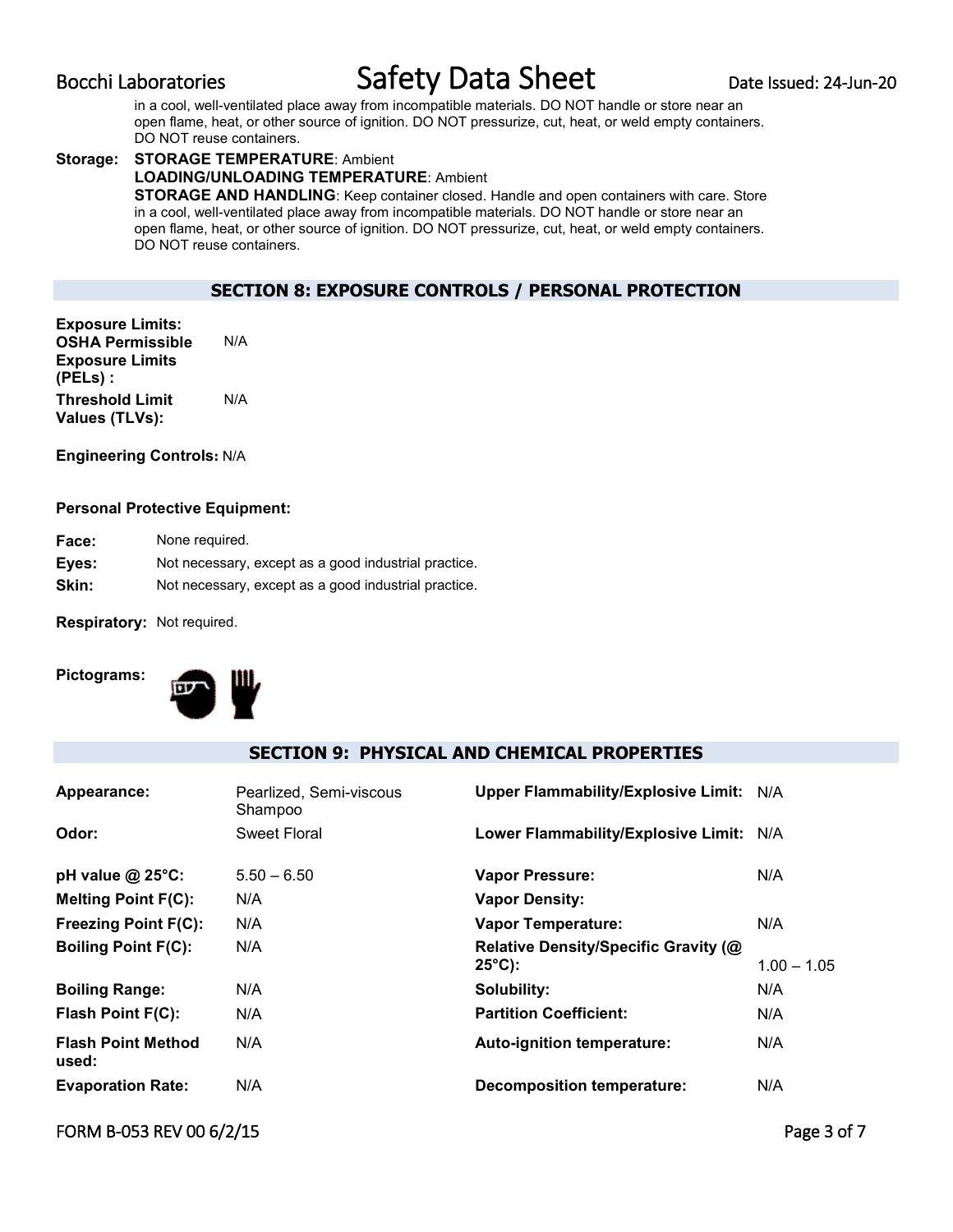**Flammability:** N/A **Viscosity (@ 25°C):** 8,000 – 18,000

Bocchi Laboratories **Safety Data Sheet** Date Issued: 24-Jun-20

cps (RVD #5 @ 10 rpm)

# **SECTION 10: STABILITY AND REACTIVITY**

**Chemical Reactivity:** N/A **Conditions to Avoid:** Keep from freezing. **Materials to Avoid:** None known. **Hazardous Decomposition:**

**Chemical Stability:** Stable under normal conditions of storage and handling. Will not occur.

## **SECTION 11: TOXICOLOGICAL INFORMATION**

#### **Inhalation**

**Description of effects from short- and long-term exposure:** Not known **Description of symptoms:** Not known **Measure of toxicity:** Not known **Ingestion Description of effects from short- and long-term exposure:** Not known

> **Description of symptoms:** Not known **Measure of toxicity:** Not known

#### **Eyes**

**Description of effects from short- and long-term exposure:** Not known **Description of symptoms:** Not known **Measure of toxicity:** Not known

### **Skin**

**Description of effects from short- and long-term exposure:** Not known **Description of symptoms:** Not known **Measure of toxicity:** Not Known

### **Carcinogens listing:**

**NTP:** Not Available **IARC:** Not Available

FORM B-053 REV 00 6/2/15 Page 4 of 7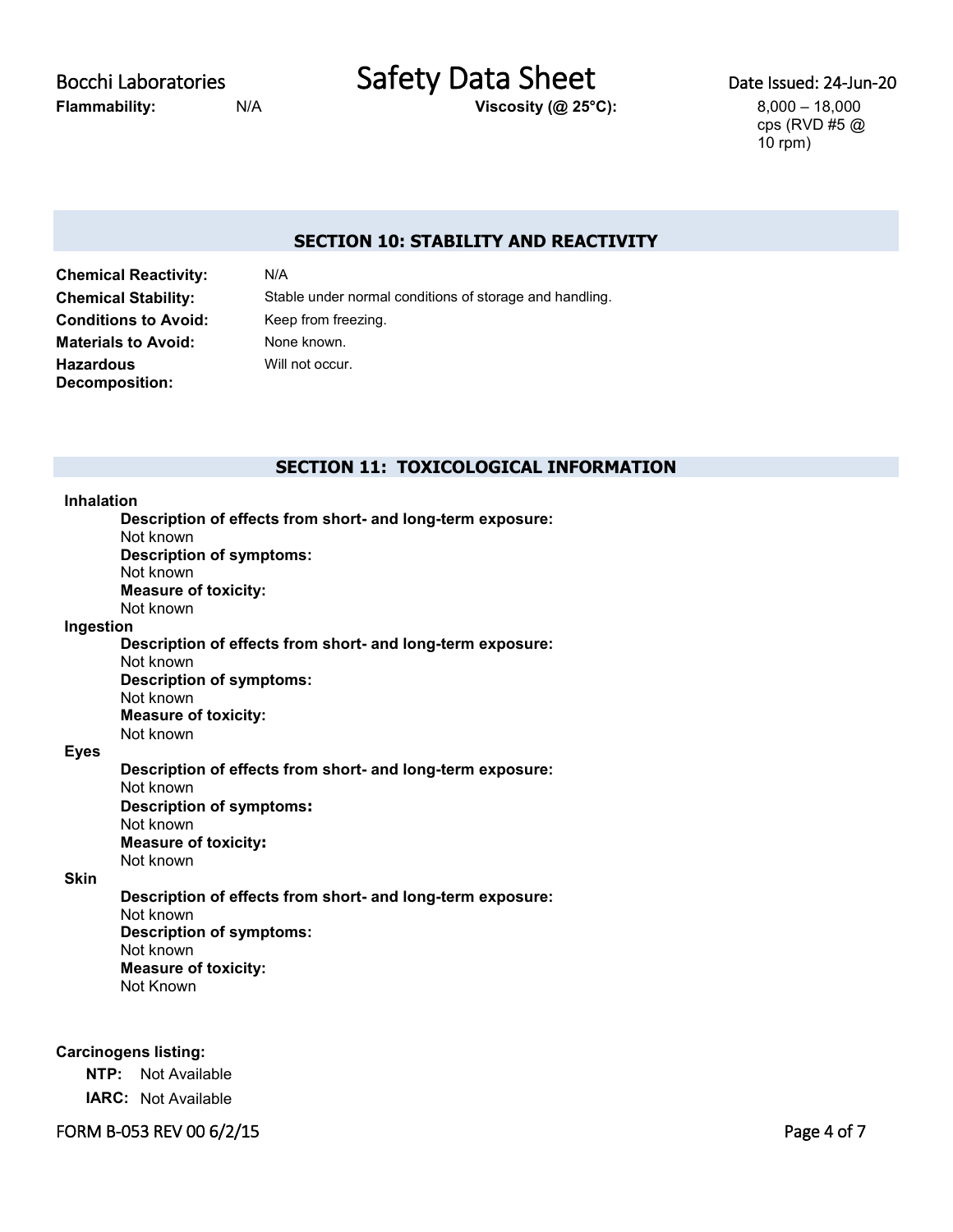# **OSHA** Not Available **GHS:** Not Available **Chronic Toxicity:** Not Available

# **SECTION 12: ECOLOGICAL INFORMATION**

**Aquatic Toxicity:** Not Available **Biodegradability:** Not Available **Bioaccumulation:** Not Available

# **SECTION 13: DISPOSAL CONSIDERATION**

All recovered material should be packaged, labeled, transported, disposed, and reclaimed in conformance with local, county, state, and federal regulations. May be disposed of by controlled incineration. Do not contaminate any lakes, streams, ponds, or underground water supplies.

Empty containers may be disposed of as normal refuse. Recycle whenever possible.

# **SECTION 14 : TRANSPORT INFORMATION**

**Land transport U.S. DOT (All sizes) Proper Shipping Name:** Not Regulated **Hazard Class:** Not Regulated **UN Number:** Not Applicable **Packaging Group:** Not Applicable **Description of Goods:** Not Applicable

**Maritime transport IMDG:** Not Applicable **IMDG Class:** Not Applicable **UN Number:** Not Applicable **Label:** Not Applicable **Packaging Group:** Not Applicable **EMS Number:** Not Applicable **Marine Pollutant:** Not Applicable **Proper Shipping Name:** Not Applicable

**Air transport ICAO-TI and IATA-DGR: ICAO/IATA Class:** Not Applicable **UN/ID Number:** Not Applicable **Label:** Not Applicable **Packaging Group:** Not Applicable **Proper Shipping Name:** Not Applicable

## **SECTION 15: REGULATORY INFORMATION**

Additional Regulatory Information:

FORM B-053 REV 00 6/2/15 Page 5 of 7 UNITED STATES: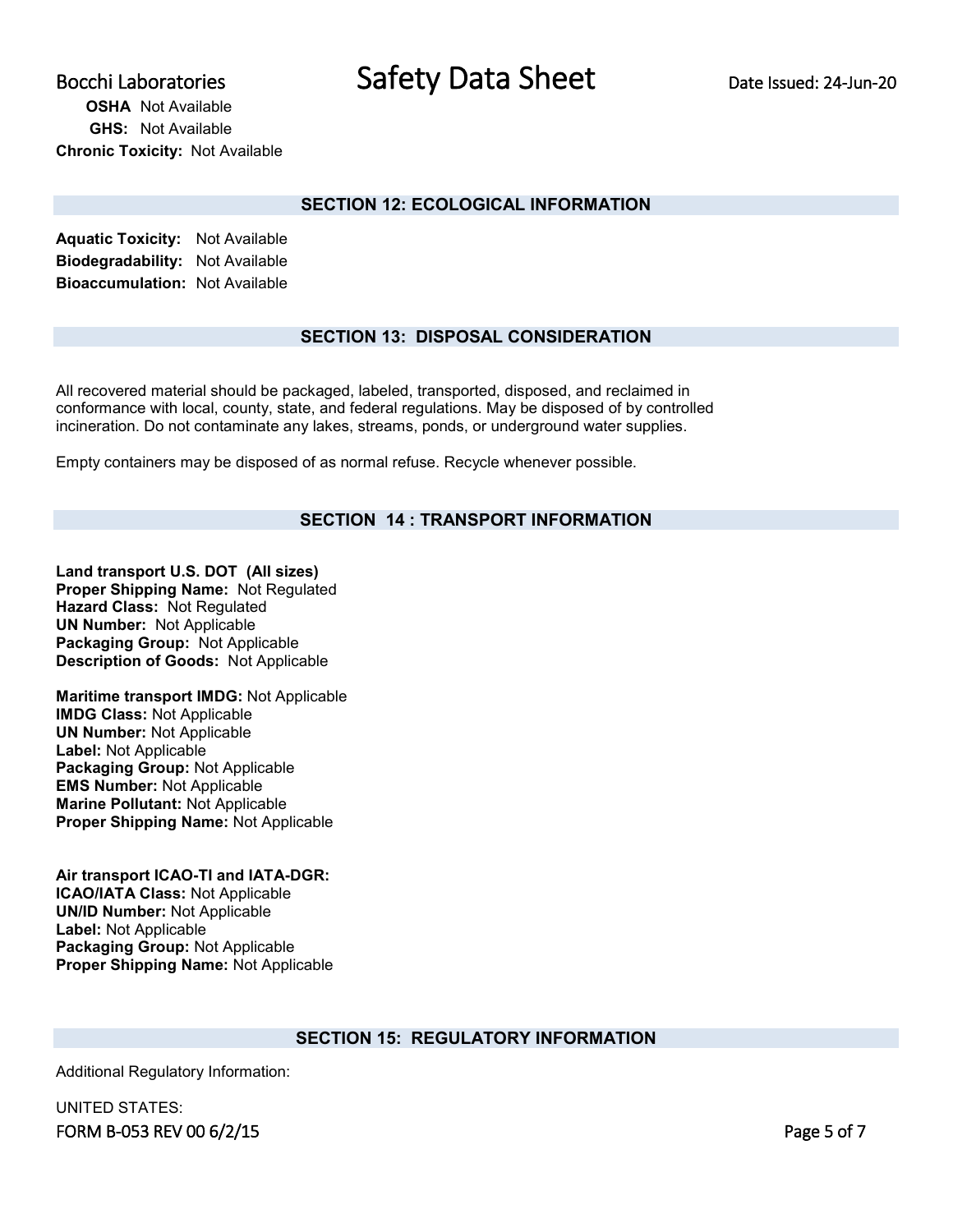| Toxic Substances Control Act (TSCA) Inventory of Existing Chemical<br>Substances:                                                                         |                      | <b>NONE</b>                |
|-----------------------------------------------------------------------------------------------------------------------------------------------------------|----------------------|----------------------------|
| Superfund Amendments and Reauthorization Act (SARA) Title III:<br>Hazard Categories Sections 311/312 (40 CFR 370.2):                                      | Health:<br>Physical: | <b>NONE</b><br><b>NONE</b> |
| <b>Emergency Planning &amp; Community Right to Know (40 CFR 355, App. A):</b><br>Extremely Hazardous Substance Section 302 - Threshold Planning Quantity: |                      |                            |
| Reportable Quantity (40 CFR 302.4):                                                                                                                       |                      | N/A                        |
|                                                                                                                                                           |                      | N/A                        |
| California Right-to-Know Regulations (Prop. 65)                                                                                                           |                      | <b>NONE</b>                |

# **SECTION 16: OTHER INFORMATION**



| HENKEL - KENRA<br><b>STRAIGHTENING</b><br><b>SHAMPOO</b> |   |
|----------------------------------------------------------|---|
| <b>HEALTH</b>                                            | 1 |
| <b>FLAMMABILITY</b>                                      | Ω |
| <b>REACTIVITY</b>                                        | Ω |
| <b>PERSONAL</b><br>PROTECTION                            | B |

**HAZARD RATING SYSTEMS**: This information is for people trained in: National Paint & Coatings

Association's (NPCA) Hazardous Materials Identification System (HMIS) and/or National Fire Protection Association (NFPA 704) Identification of the Fire Hazards of Materials.

### **NPCA-HMIS NFPA 704 KEY: NPCA-HMIS/NFPA 704**

| <b>HEALTH</b>     | 0 | 4=Severe/Extreme        |
|-------------------|---|-------------------------|
| FLAMMABILITY 0    | 0 | 3=Serious/High          |
| <b>REACTIVITY</b> | Ω | 2=Moderate/Moderate     |
|                   |   | 1=Slight/Slight         |
|                   |   | 0=Minimal/Insignificant |

#### ADDITIONAL INFORMATION

NOTE: The information presented herein for this product or its components has been compiled from different supplier sources considered to be dependable and accurate to the best of our knowledge as to the proper use and handling of this product under normal conditions. However, no representation, warranty, or guarantee is made as to its accuracy, reliability, or completeness. It is the user's responsibility to satisfy himself as to the suitability and completeness of such information for his own particular use. We do not accept liability for any loss or damage that may occur from the use of this information. Any use of this product which is not in conformance with this SDS or which involves using the product in combination with any other product or any process is the responsibility of the user.

# FORM B-053 REV 00 6/2/15 Page 6 of 7